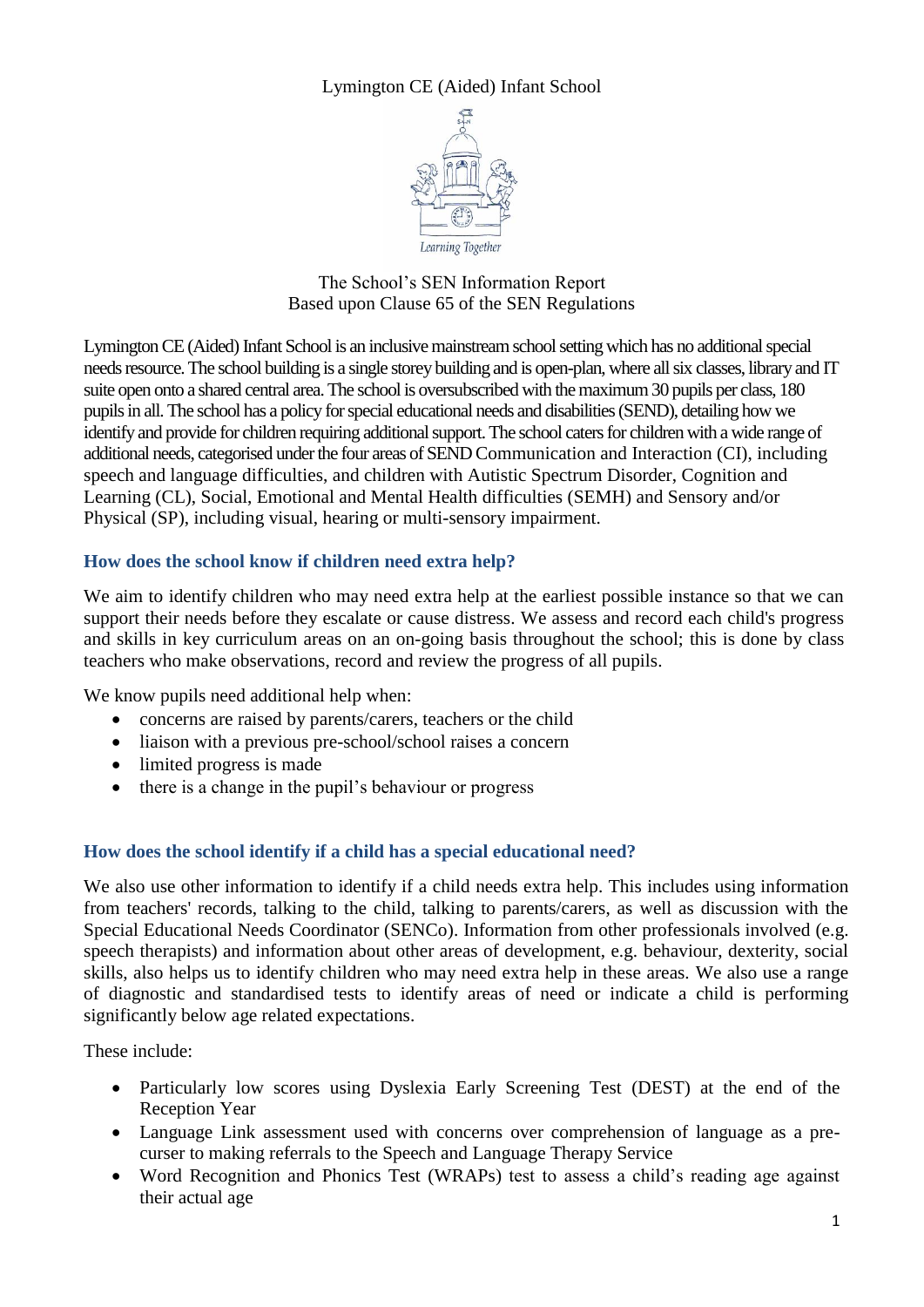- Spelling test (Vernon) to assess a child's spelling age against actual age
- Reading diagnostic assessment (Alpha Assess) and Salford Sentence Reading Test
- Maths Screening Program (Sandwell test)
- Completion of a Boxall Profile for children with behavioural or emotional difficulties
- Health diagnosis through a paediatrician
- Liaison with external agencies e.g. speech and language therapists and health care professionals
- Review: Pupil progress is regularly reviewed through assessment and discussion with the class teacher, SENCo and parents.

### **What should I do if I think my child may have special educational needs?**

We aim to work closely with parents/carers to support all children. We encourage parents to share any concerns that they may have about their child's learning with the class teacher as soon as possible. The SENCo and Headteacher are also available to discuss concerns as appropriate. Class teachers will inform parents/carers of any concerns that they may have so that the school and parents can work together effectively.

The class teacher is the initial point of contact for responding to parental concerns. If you have further concerns then contact The Headteacher (Miss Addison) or SENCo (Miss Webb) or Parent Family Link (Mrs Bateman). The SEND Governor, Mrs Glenys Fox may also be contacted via the school e-mail address.

### **How will I know how Lymington Infant School supports my child and how will I be helped to support my child's learning?**

- The class teacher will plan each pupil's education programme. It will be differentiated accordingly to suit the pupil's individual needs. This may include additional general support by the teacher or teaching assistant in class.
- Should a child be identified as needing additional support in a specific area such as numeracy or literacy (including phonics and reading), they may be placed in a small focus group to target their need. SMART targets are set and reviewed at least termly for children on the SEN Register. Their rate of progress is tracked to ensure that interventions and support are effective. Small focus groups will be run by the class teacher or teaching assistant. The length of time for this intervention will vary according to the need but will generally run from six weeks to a term. The interventions will be monitored throughout, and regularly reviewed by all involved, to ensure the effectiveness of the provision and to inform future planning. Each class will have a provision map outlining the range of additional provision planned for each term and timings of the intervention.
- Pupil progress meetings are held each term. This is a meeting between the Assessment Manager, SENCO and the class teacher to discuss progress. Such shared discussions may highlight any potential problems in order for further support to be planned.
- Occasionally, a pupil may need more expert support from an outside agency such as the Paediatrician, Educational Psychologist Team or the Solent NHS Trust children's Therapy Team. In such instances, a referral will be made with your consent and forwarded to the appropriate agency. After a series of assessments, a programme of support is usually provided to the school and parents/carers.

Once a decision has been made in consultation with the child's parents/carers that a child requires additional support, the teacher and the SENCo will collect all the available information about the child's learning and needs. This helps us to make the best decision about what support will be most suitable and effective. Class teachers work with the SENCo in drawing up, monitoring and assessing an appropriately adapted teaching and/or learning approach. With permission from the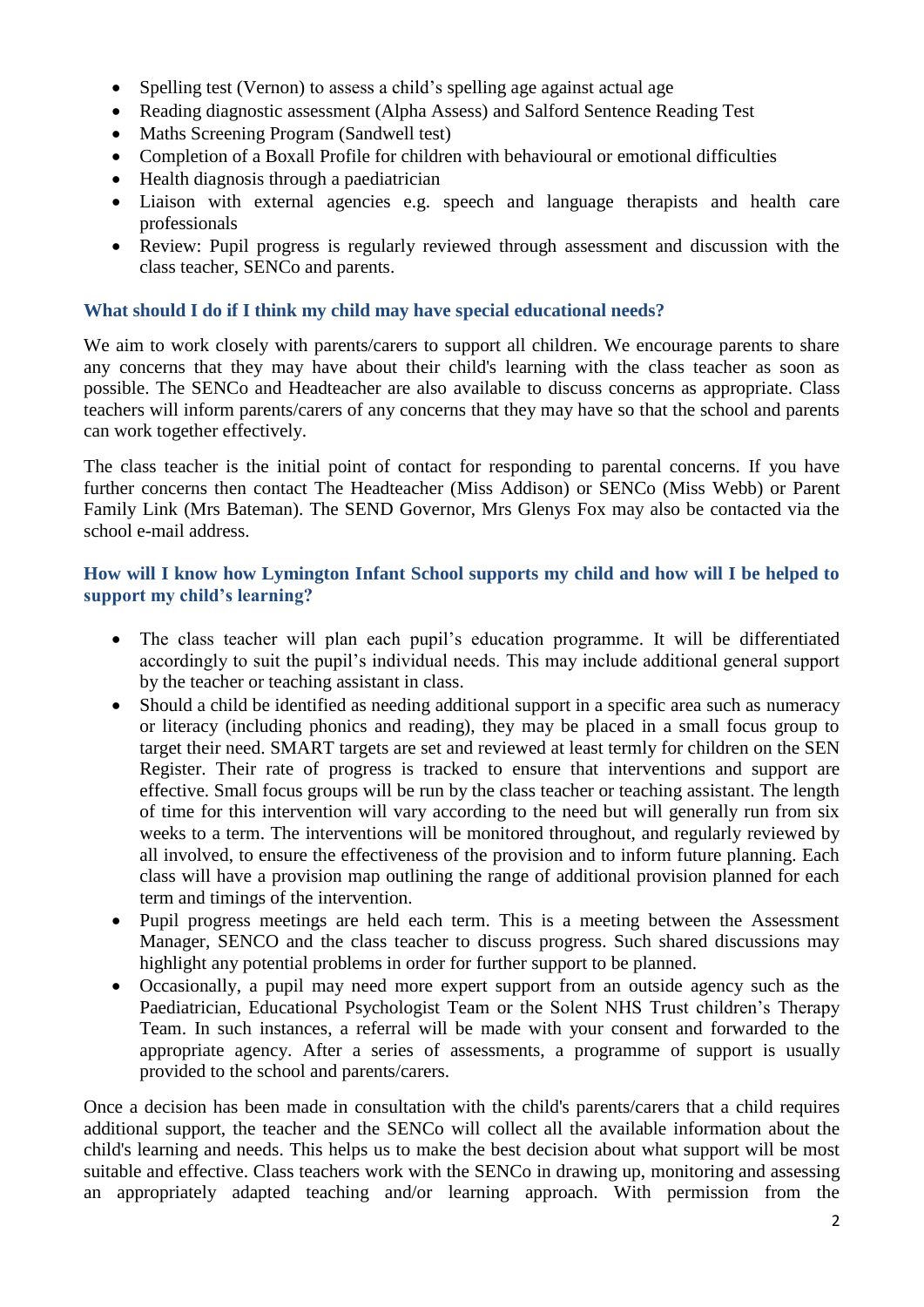parents/carers, advice may be sought from outside agencies including Health Services if appropriate. An Individual Education Plan (IEP) will be drawn up where the provision will be different from, or additional to, the normal class differentiation. It may be that this additional support is best delivered by the teacher or teaching assistant in class. Where possible, pupils are included through differentiation in class based activities.

Extra support might also be in a small group or individual teaching sessions with the SENCo or support staff. Specialised programmes of work or access to personalised or special learning programmes or materials may be implemented to support pupils. The details of the support that the child will receive, and by whom, is included in the IEP. The class teacher and SENCo will carefully monitor the child's progress. Copies of teachers' weekly plans, assessments in class and monitoring information are made available to the SENCo for this purpose. A review of this progress, involving parents/carers, will take place each term. Pupils are encouraged to be involved in this review through pupil voice, taking ownership of their targets, motivation and success.

## **How will the curriculum be matched to my child's needs?**

When matching the curriculum to the child's needs the class teacher will consider the following:

- the strengths, experiences and language which the pupil brings to the learning situation and how these can be developed
- the particular skill or subject-matter which has to be learned
- $\bullet$  the pace of learning
- the curriculum material being used
- any special equipment which may be needed, including IT
- $\bullet$  the positioning of the pupil in the classroom
- the composition of teaching groups
- access to adult or peer support
- the structure and organisation of the learning task (e.g. breaking down instructions and learning tasks into manageable steps)
- how the requirements of the task are communicated to the pupil
- how the pupil is expected to respond, i.e. the way in which learning is demonstrated
- any special arrangements which may be necessary for motivating the pupil
- any special care or consideration which may be necessary in the approach to behaviour management or pastoral response.

When a pupil has been identified with special needs their work will be differentiated by the class teacher to enable them to access the curriculum alongside their peers. Teaching Assistants may be allocated to work with the pupil in a small focus group or 1:1 to target needs that are more specific. If a child has been identified as having a special need, they will be given an Individual Educational Plan (IEP). Targets will be set according to an individual's area of need. These will be monitored by the class teacher throughout the half term and by the SENCo three times per year. A copy of the IEP will be given to the parents/carers when provision and targets are discussed, and reviewed at Parent Consultation evenings held termly. If appropriate, specialist equipment may be given to the pupil, e.g. pencil grips, writing slopes, easy-use scissors or individual workstations.

## **How will I know how my child is doing?**

All class teachers keep comprehensive records of learning for each child in their class. This information is used to monitor progress and to plan the next steps in learning. Each child's progress is tracked carefully and measured against nationally defined age related learning outcomes for each year group (Early Years, Year 1, and Year2). The SENCo and the assessment coordinator also carefully monitor each child's progress.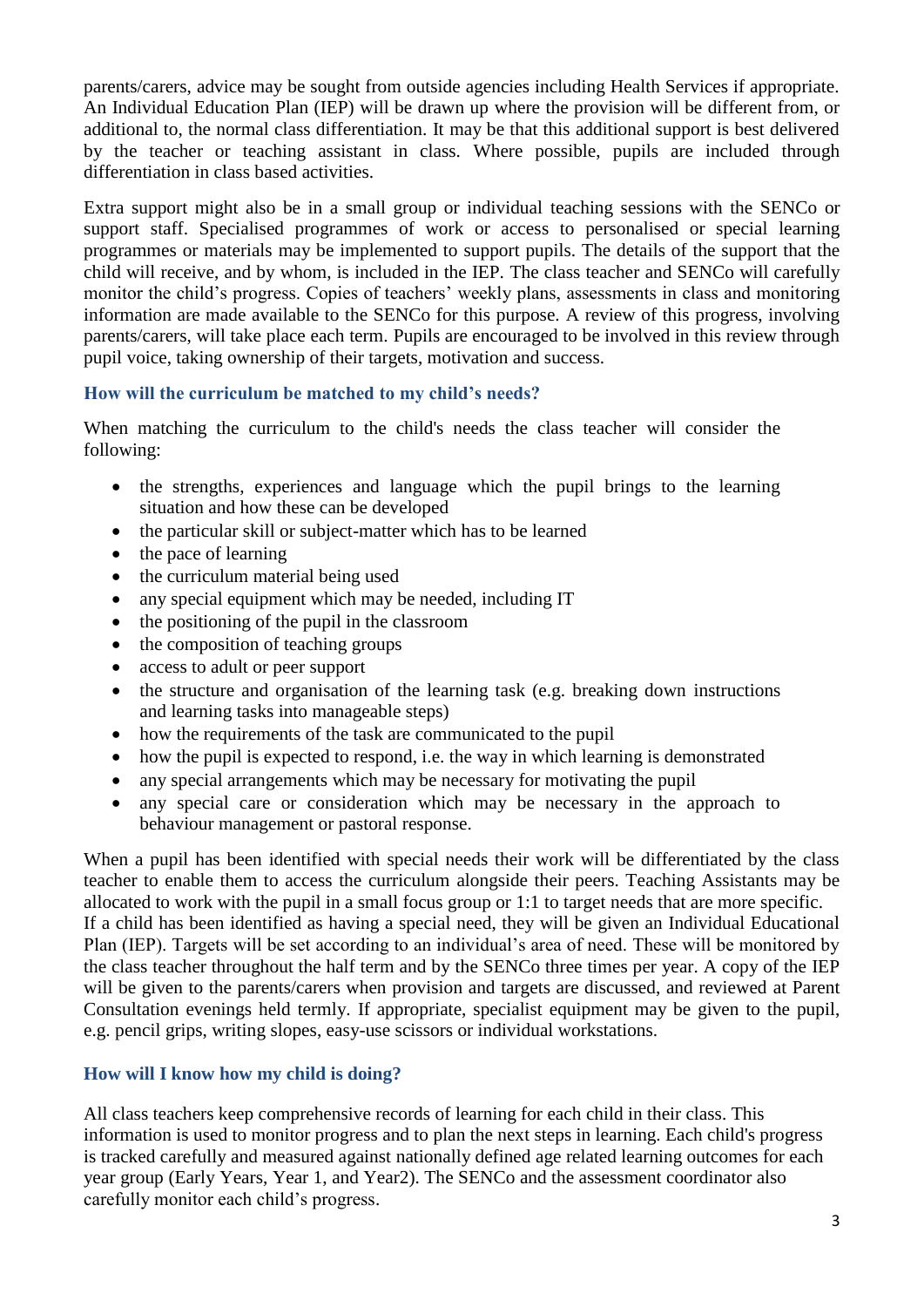Teachers are happy to talk informally with parents at the end of the school day. Mornings tend to be busy times when children are coming into classes so this is not a preferred time for parents/carers to speak with teachers, unless it is an emergency. Parents/carers are kept informed about how well their child is progressing at Parents' Consultation Meetings held throughout the year. Teachers will discuss how well children are progressing and any concerns with parents/carers at these meetings.

Parents/carers may also arrange to meet with their child's teacher at other times that are mutually convenient. A written report of the child's progress in all areas of the curriculum is given to parents/carers in the spring term at Key Stage 1(Years 1 and 2) and in the summer term for Early Years (Reception Year). Parents/carers of children who have special educational needs/disabilities will be able to discuss IEP targets and provision during a review with the class teacher (and/or SENCo) at least termly.

If parents/carers would like to discuss progress with the SENCo, they may make an appointment. Concerns are usually discussed with the class teacher in the first instance and the SENCo is kept informed.

Both class teachers and the SENCo will always make themselves available to meet with parents/carers at a mutually convenient time.

We have an open door policy and welcome discussions with you about your child and their progress. The class teacher will be available at the end of the day if you wish to raise a concern. Appointments can be made to speak in more detail to the class teacher or SENCo by visiting the school office. If your child's class teacher has any concerns about your child, they will invite you to meet with them in school to discuss this in order to plan for their provision.

### **How will you help me to support my child's learning?**

- Your child's class teacher may suggest ways in which you can support your child with their learning at home.
- Miss Addison (Headteacher), Miss Webb (SENCo) or Mrs Bateman (Parent Liaison) may meet with you to discuss how to support your child with strategies to use if there are difficulties with a child's behaviour/emotional needs.
- If outside agencies or the Educational Psychologist have been involved, suggestions are often provided to support your child at home.

#### **What support will there be for my child's overall well-being?**

#### **Safeguarding:**

All staff have responsibility for the children's overall well-being. The Headteacher and SENCo, who have responsibility for Child Protection, work together with all staff to ensure that any concerns about well-being are quickly addressed. All staff are trained in Child Protection procedures and are aware of their responsibilities. The school's Values and Golden Rules focus on the well-being of the pupils in school. All pupils learn about personal, social and health education.

#### **Pastoral Support:**

Further support regarding well-being, such as nurture and social skills groups may also be useful, depending on the needs of the child.

The school offers a variety of pastoral support for pupils who are encountering emotional difficulties. These include: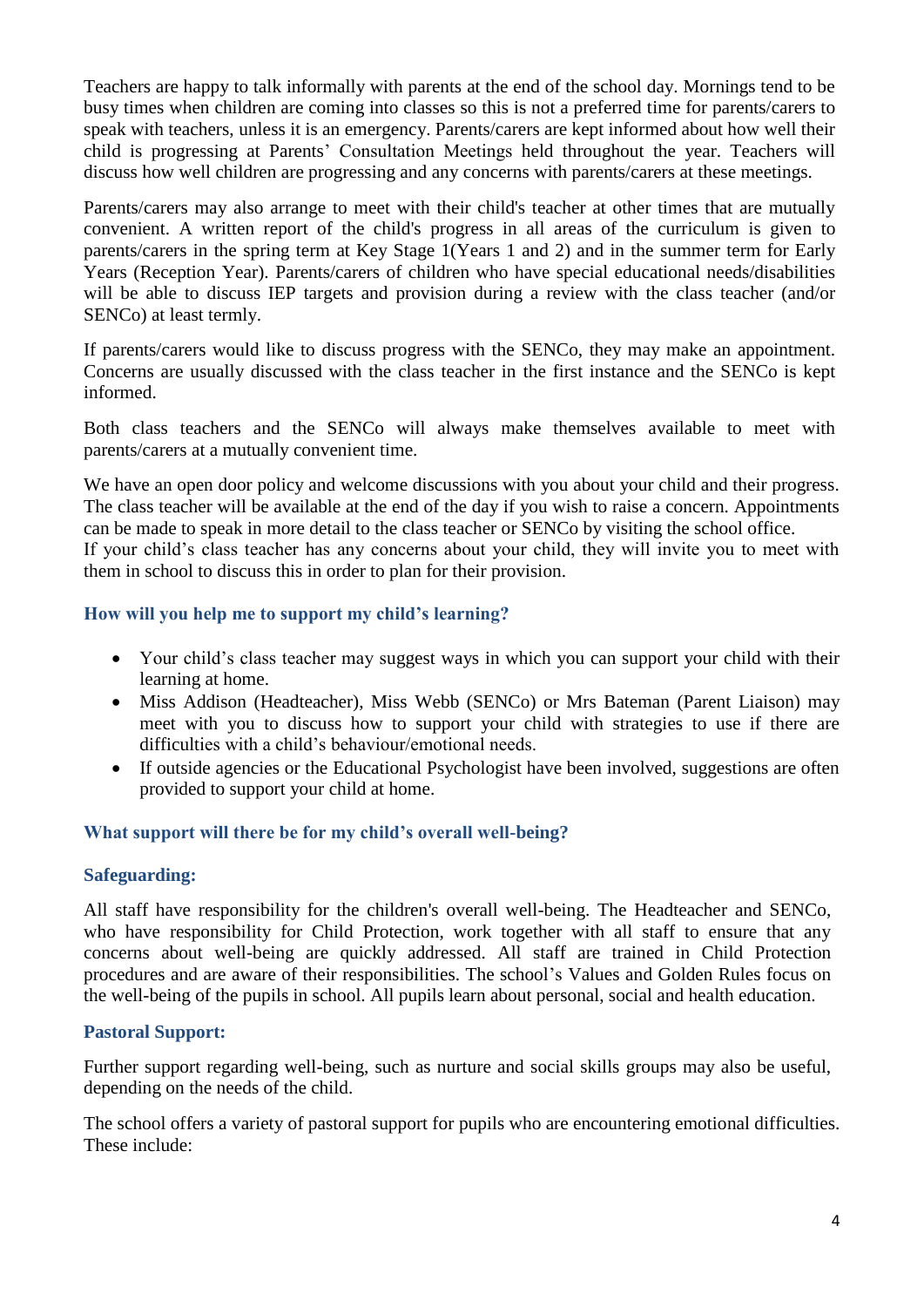- Members of staff such as the class teacher, Parent Liaison worker and SENCo who are readily available for pupils who wish to discuss issues and concerns.
- 1:1 emotional support through Emotional Literacy Support Assistant (ELSA) sessions or the Nurture Group, have been created to provide children with time to talk and address worries.

## **Pupils with medical needs:**

- All staff have attended basic first aid training.
- Staff receive Epipen training, which is delivered by the school nurse.
- Where necessary and in agreement with parents/carers, medicines are administered in school but only where a signed medicine consent form is in place to ensure the safety of both child and staff member.
- Where a child follows a Physiotherapy or Occupational Therapy programme, outside agencies will support and guide staff as appropriate in order to deliver part of their programme in school.

The Governors of Lymington Infant School are responsible for entrusting a named person, Mrs G Fox, to monitor Safeguarding and Child Protection procedures. She is also responsible for the monitoring and correct administration of the Disclosure and Barring service procedures and the school's Single Central record. In a support and challenge role, the Governors ensure that the school is as inclusive as possible and treats all children and staff in an equitable way. They monitor and review the accessibility plan and all other statutory policies as defined by the DfE.

## **What specialist services and expertise are available at or accessed by the school?**

The SENCo attends training and update meetings in order to ensure that staff within the school are able to provide for all pupils with additional needs. Support staff attend specific training in order to deliver SEN programmes such as SIDNEY,  $1<sup>st</sup>$  Class at Number and language support. At times, it may be necessary to consult with outside agencies to receive their more specialised expertise. The agencies used by the school include:

- Educational Psychology Team
- Speech and Language Therapy (SALT), Occupational Therapy (OT) and Physiotherapy
- Paediatrician
- Child and Adolescent Mental Health Support Team (CAMHS)
- Outreach Support
- Inclusion Team
- Social Services
- Child Protection
- School Nurse
- Education Welfare Officer

Within our school we also use our ELSA (emotional literacy support assistant) and our Parent Support Advisor.

## **How will you prepare and support my child with transitions (to join the school or transfer to a new school).**

The school holds open meetings for prospective parents annually in October. The school ethos and environment are clarified and parents are welcome to discuss their children initially at this stage.